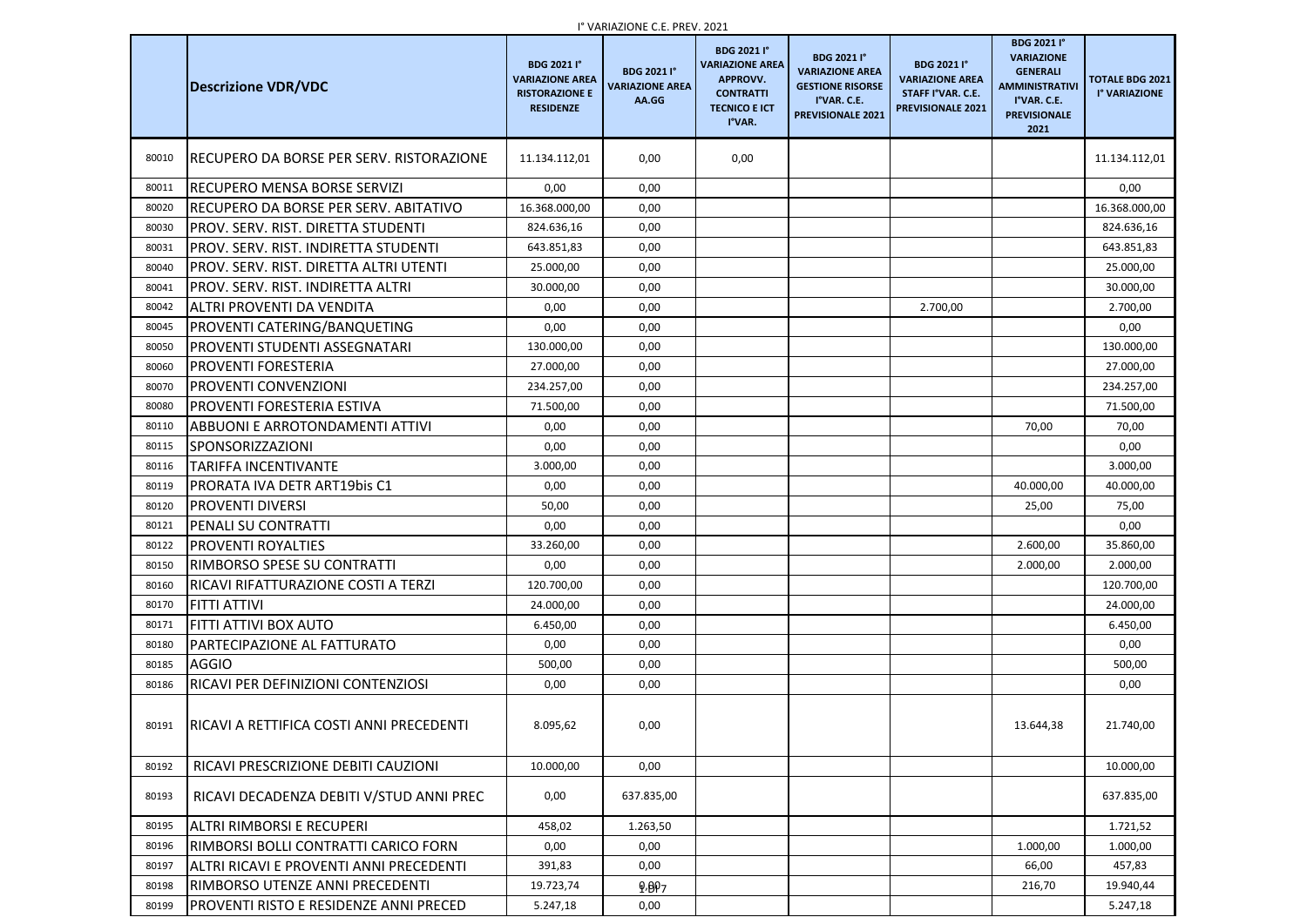|       | <b>Descrizione VDR/VDC</b>               | <b>BDG 2021 I°</b><br><b>VARIAZIONE AREA</b><br><b>RISTORAZIONE E</b><br><b>RESIDENZE</b> | T VARIAZIUNE C.E. PREV. ZUZT<br><b>BDG 2021 I°</b><br><b>VARIAZIONE AREA</b><br>AA.GG | <b>BDG 2021 I</b> °<br><b>VARIAZIONE AREA</b><br>APPROVV.<br><b>CONTRATTI</b><br><b>TECNICO E ICT</b><br>I°VAR. | <b>BDG 2021 I°</b><br><b>VARIAZIONE AREA</b><br><b>GESTIONE RISORSE</b><br>I°VAR. C.E.<br><b>PREVISIONALE 2021</b> | <b>BDG 2021 I°</b><br><b>VARIAZIONE AREA</b><br>STAFF I°VAR. C.E.<br><b>PREVISIONALE 2021</b> | <b>BDG 2021 I°</b><br><b>VARIAZIONE</b><br><b>GENERALI</b><br><b>AMMINISTRATIVI</b><br>I°VAR. C.E.<br><b>PREVISIONALE</b><br>2021 | <b>TOTALE BDG 2021</b><br>I° VARIAZIONE |
|-------|------------------------------------------|-------------------------------------------------------------------------------------------|---------------------------------------------------------------------------------------|-----------------------------------------------------------------------------------------------------------------|--------------------------------------------------------------------------------------------------------------------|-----------------------------------------------------------------------------------------------|-----------------------------------------------------------------------------------------------------------------------------------|-----------------------------------------|
| 80200 | TRASFERIMENTI DA REG. TOSCANA SPESE FUN. | 0,00                                                                                      | 0,00                                                                                  |                                                                                                                 |                                                                                                                    |                                                                                               | 14.300.000,00                                                                                                                     | 14.300.000,00                           |
| 80205 | ALTRI TRASFERIMENTI R.T.                 | 0,00                                                                                      | 0,00                                                                                  |                                                                                                                 |                                                                                                                    |                                                                                               |                                                                                                                                   | 0,00                                    |
| 80221 | <b>Itrasferimenti FIS DA MIUR</b>        | 0,00                                                                                      | 28.257.807,67                                                                         |                                                                                                                 |                                                                                                                    |                                                                                               |                                                                                                                                   | 28.257.807,67                           |
| 80230 | TRASFERIMENTI DA REG. TOSCANA BORSE STUD | 0,00                                                                                      | 12.575.000,00                                                                         |                                                                                                                 |                                                                                                                    |                                                                                               |                                                                                                                                   | 12.575.000,00                           |
| 80240 | TRASFERIMENTI DA RT TASSA DSU            | 0,00                                                                                      | 16.073.546,00                                                                         |                                                                                                                 |                                                                                                                    |                                                                                               |                                                                                                                                   | 16.073.546,00                           |
| 80245 | TRASF. REGIONE TOSC. SERV. INFERM        | 0,00                                                                                      | 0,00                                                                                  |                                                                                                                 |                                                                                                                    |                                                                                               |                                                                                                                                   | 0,00                                    |
| 80250 | UTILIZZO CONTR. C/CAPITALE IMMOB. IMMAT  | 1.412.291,62                                                                              | 0,00                                                                                  |                                                                                                                 |                                                                                                                    |                                                                                               | 75.343,00                                                                                                                         | 1.487.634,62                            |
| 80255 | UTILIZZO CONTR. IN C/CAPITALE PISA       | 3.090,40                                                                                  | 0,00                                                                                  |                                                                                                                 |                                                                                                                    |                                                                                               |                                                                                                                                   | 3.090,40                                |
| 80270 | UTILIZZO CONTR. C/CAPITALE IMMOB. MATER. | 1.298.106,98                                                                              | 0,00                                                                                  |                                                                                                                 | 0,00                                                                                                               | 0,00                                                                                          |                                                                                                                                   | 1.298.106,98                            |
| 80300 | <b>INTERESSI ATTIVI ERARIO</b>           | 0,00                                                                                      | 0,00                                                                                  |                                                                                                                 | 0,00                                                                                                               | 0,00                                                                                          | 0,00                                                                                                                              | 0,00                                    |
| 80310 | <b>INTERESSI ATTIVI DA ALTRI</b>         | 0,00                                                                                      | 1.141,35                                                                              |                                                                                                                 | 2.000,00                                                                                                           |                                                                                               | 3,69                                                                                                                              | 3.145,04                                |
| 80400 | RIMANENZE FINALI ALIMENTARI              | 0,00                                                                                      | 0,00                                                                                  |                                                                                                                 |                                                                                                                    |                                                                                               |                                                                                                                                   | 0,00                                    |
| 80410 | RIMANENZE FINALI NON ALIMENTARI          | 0,00                                                                                      | 0,00                                                                                  |                                                                                                                 |                                                                                                                    |                                                                                               |                                                                                                                                   | 0,00                                    |
| 80415 | RIMANENZE FINALI PUBBLICAZIONI SEU       | 0,00                                                                                      | 0,00                                                                                  |                                                                                                                 |                                                                                                                    |                                                                                               |                                                                                                                                   | 0,00                                    |
| 80420 | RIMBORSI ASSICURATIVI E DANNI DIVERSI    | 23.376,89                                                                                 | 0,00                                                                                  | 1.988,35                                                                                                        |                                                                                                                    |                                                                                               |                                                                                                                                   | 25.365,24                               |
| 80421 | RECUPERO BORSE ANNI PRECEDENTI           | 0,00                                                                                      | 451.407,27                                                                            |                                                                                                                 |                                                                                                                    |                                                                                               |                                                                                                                                   | 451.407,27                              |
| 80422 | <b>SANZIONI PER REVOCHE</b>              | 0,00                                                                                      | 85.000,00                                                                             |                                                                                                                 |                                                                                                                    |                                                                                               |                                                                                                                                   | 85.000,00                               |
|       | <b>TOTALE RICAVI</b>                     | 32.457.099,28                                                                             | 58.083.000,79                                                                         | 1.988,35                                                                                                        | 2.000,00                                                                                                           | 2.700,00                                                                                      | 14.434.968,77                                                                                                                     | 104.981.757,19                          |
| 70010 | <b>GENERI ALIMENTARI</b>                 | 2.089.100,70                                                                              | 0,00                                                                                  |                                                                                                                 |                                                                                                                    |                                                                                               |                                                                                                                                   | 2.089.100,70                            |
| 70020 | CANCELLERIA E MATER.CONSUMO UFFICIO      | 9.315,00                                                                                  | 0,00                                                                                  |                                                                                                                 |                                                                                                                    |                                                                                               | 800,00                                                                                                                            | 10.115,00                               |
| 70030 | <b>GENERI DIVERSI PER RISTORAZIONE</b>   | 53.197,83                                                                                 | 0,00                                                                                  | 0,00                                                                                                            | 0,00                                                                                                               | 0,00                                                                                          | 0,00                                                                                                                              | 53.197,83                               |
| 70035 | <b>GENERI NON ALIM TRANS MAGAZ</b>       | 182.873,99                                                                                | 0,00                                                                                  |                                                                                                                 |                                                                                                                    |                                                                                               |                                                                                                                                   | 182.873,99                              |
| 70040 | DETERGENTI PULIZIA PRODOTTI IGENICI CAR  | 22.000,00                                                                                 | 0,00                                                                                  |                                                                                                                 |                                                                                                                    |                                                                                               | 2.600,00                                                                                                                          | 24.600,00                               |
| 70050 | <b>CARBURANTI PER AUTOMEZZI</b>          | 6.380,00                                                                                  | 0,00                                                                                  | 400,00                                                                                                          |                                                                                                                    |                                                                                               | 5.040,00                                                                                                                          | 11.820,00                               |
| 70060 | <b>GAS E GASOLIO PER PRODUZIONE</b>      | 22.000,00                                                                                 | 0,00                                                                                  |                                                                                                                 |                                                                                                                    |                                                                                               |                                                                                                                                   | 22.000,00                               |
| 70065 | <b>BIANCHERIA</b>                        | 26.000,00                                                                                 | 0,00                                                                                  |                                                                                                                 |                                                                                                                    |                                                                                               |                                                                                                                                   | 26.000,00                               |
| 70070 | <b>VESTIARIO</b>                         | 4.950,00                                                                                  | 0,00                                                                                  |                                                                                                                 |                                                                                                                    |                                                                                               |                                                                                                                                   | 4.950,00                                |
| 70090 | <b>GENERI DIVERSI</b>                    | 9.600,00                                                                                  | 0,00                                                                                  |                                                                                                                 |                                                                                                                    | 2.000,00                                                                                      | 1.000,00                                                                                                                          | 12.600,00                               |
| 70095 | <b>MATERIALE INFORMATICO VARIO</b>       | 6.000,00                                                                                  | 0,00                                                                                  |                                                                                                                 |                                                                                                                    | 40.000,00                                                                                     | 1.100,00                                                                                                                          | 47.100,00                               |
| 70100 | <b>MATERIALE TECNICO</b>                 | 1.800,00                                                                                  | 0,00                                                                                  | 5.900,00                                                                                                        |                                                                                                                    |                                                                                               |                                                                                                                                   | 7.700,00                                |
| 70105 | <b>MATERIALI PER LA SICUREZZA</b>        | 4.050,00                                                                                  | 0,00                                                                                  | 0,00                                                                                                            | 0,00                                                                                                               | 0,00                                                                                          | 0,00                                                                                                                              | 4.050,00                                |
| 70110 | <b>ASSICURAZIONE RC VEICOLI</b>          | 0,00                                                                                      | 0,00                                                                                  |                                                                                                                 |                                                                                                                    |                                                                                               | 3.600,00                                                                                                                          | 3.600,00                                |
| 70120 | <b>FIDEJUSSIONI</b>                      | 500,00                                                                                    | 0,00                                                                                  |                                                                                                                 |                                                                                                                    |                                                                                               |                                                                                                                                   | 500,00                                  |
| 70130 | <b>ASSICURAZIONE RISCHI DIVERSI</b>      | 0,00                                                                                      | 0,00                                                                                  |                                                                                                                 |                                                                                                                    |                                                                                               | 120.000,00                                                                                                                        | 120.000,00                              |
| 70140 | <b>SPESE DI PULIZIA</b>                  | 2.368.000,00                                                                              | 0,00                                                                                  |                                                                                                                 |                                                                                                                    |                                                                                               | 100.000,00                                                                                                                        | 2.468.000,00                            |
| 70141 | <b>DISINFESTAZIONE E DERATTIZZAZIONE</b> | 36.275,20                                                                                 | 0,00                                                                                  |                                                                                                                 |                                                                                                                    |                                                                                               | 4.500,00                                                                                                                          | 40.775,20                               |
| 70145 | MULTISERVIZI PER RISTORAZIONE            | 965.000,00                                                                                | 0,00                                                                                  |                                                                                                                 |                                                                                                                    |                                                                                               |                                                                                                                                   | 965.000,00                              |
| 70150 | <b>LAVANDERIA</b>                        | 19.600,00                                                                                 | $\theta$ , $\theta$ $\theta$ 7                                                        |                                                                                                                 |                                                                                                                    |                                                                                               |                                                                                                                                   | 19.600,00                               |
| 70151 | <b>GETTONI LAVANDERIA STUDENTI</b>       | 26.500,00                                                                                 | 0,00                                                                                  |                                                                                                                 |                                                                                                                    |                                                                                               |                                                                                                                                   | 26.500,00                               |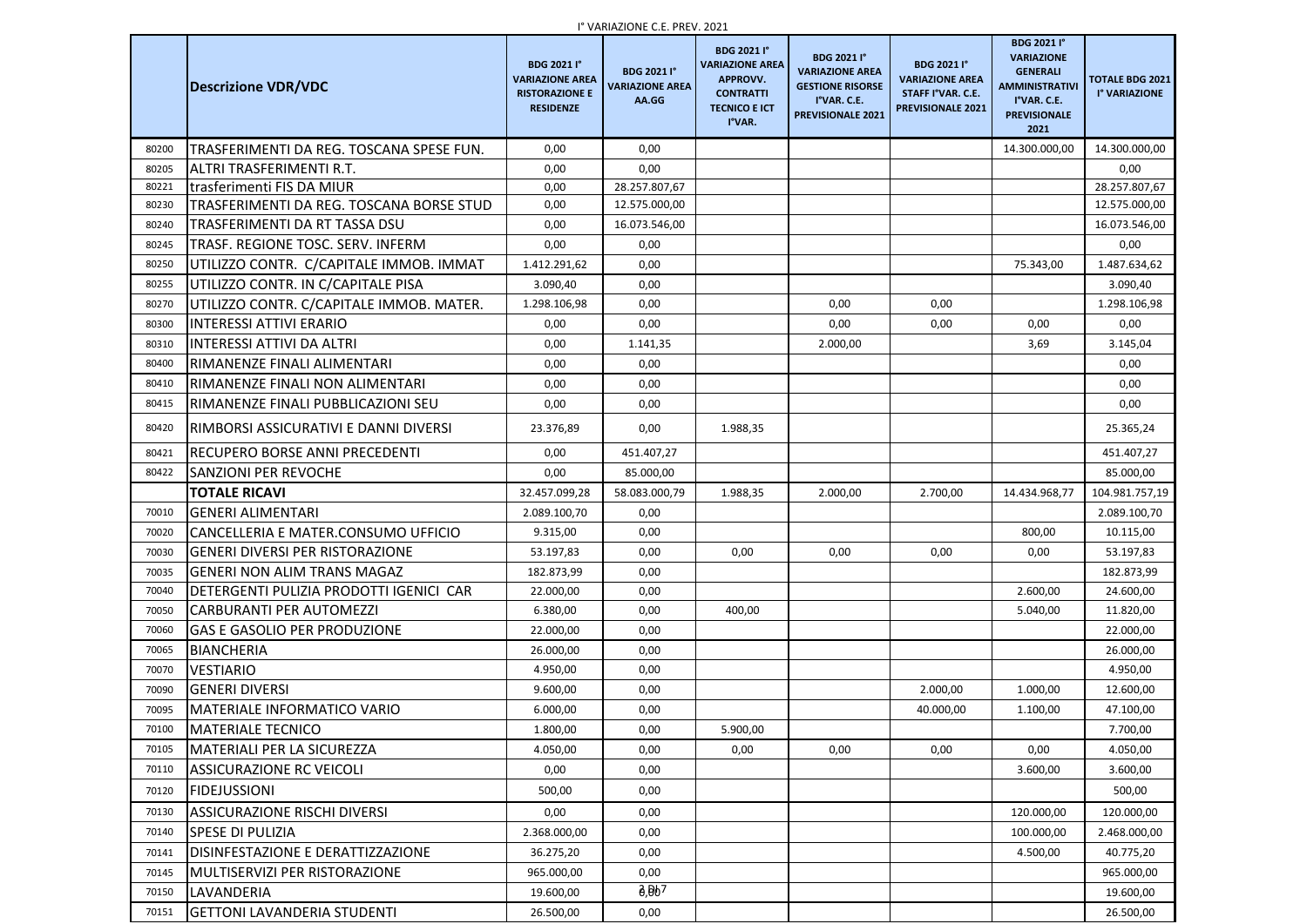|       |                                            |                                                                                           | <b>I</b> VARIAZIUNE C.E. PREV. ZUZT                   |                                                                                                                       |                                                                                                                    |                                                                                               |                                                                                                                                   |                                         |
|-------|--------------------------------------------|-------------------------------------------------------------------------------------------|-------------------------------------------------------|-----------------------------------------------------------------------------------------------------------------------|--------------------------------------------------------------------------------------------------------------------|-----------------------------------------------------------------------------------------------|-----------------------------------------------------------------------------------------------------------------------------------|-----------------------------------------|
|       | <b>Descrizione VDR/VDC</b>                 | <b>BDG 2021 I°</b><br><b>VARIAZIONE AREA</b><br><b>RISTORAZIONE E</b><br><b>RESIDENZE</b> | <b>BDG 2021 I°</b><br><b>VARIAZIONE AREA</b><br>AA.GG | <b>BDG 2021 I°</b><br><b>VARIAZIONE AREA</b><br><b>APPROVV.</b><br><b>CONTRATTI</b><br><b>TECNICO E ICT</b><br>I°VAR. | <b>BDG 2021 I°</b><br><b>VARIAZIONE AREA</b><br><b>GESTIONE RISORSE</b><br>I°VAR. C.E.<br><b>PREVISIONALE 2021</b> | <b>BDG 2021 I°</b><br><b>VARIAZIONE AREA</b><br>STAFF I°VAR. C.E.<br><b>PREVISIONALE 2021</b> | <b>BDG 2021 I°</b><br><b>VARIAZIONE</b><br><b>GENERALI</b><br><b>AMMINISTRATIVI</b><br>I°VAR. C.E.<br><b>PREVISIONALE</b><br>2021 | <b>TOTALE BDG 2021</b><br>I° VARIAZIONE |
| 70160 | <b>SERVIZ PER CONTROLLO HCCP</b>           | 16.024,00                                                                                 | 0,00                                                  |                                                                                                                       |                                                                                                                    |                                                                                               |                                                                                                                                   | 16.024,00                               |
| 70165 | AUTORITA' VIGILANZA CONTRATTI              | 0,00                                                                                      | 0,00                                                  | 3.705,00                                                                                                              |                                                                                                                    |                                                                                               |                                                                                                                                   | 3.705,00                                |
| 70166 | <b>SERVIZIO GIARDINAGGIO</b>               | 64.000,00                                                                                 | 0,00                                                  |                                                                                                                       |                                                                                                                    |                                                                                               | 10.000,00                                                                                                                         | 74.000,00                               |
| 70168 | <b>SERVIZIO EROGAZIONE BEVANDE</b>         | 86.745,00                                                                                 | 0,00                                                  |                                                                                                                       |                                                                                                                    |                                                                                               |                                                                                                                                   | 86.745,00                               |
| 70170 | <b>SERVIZI POSTALI</b>                     | 0,00                                                                                      | 0,00                                                  |                                                                                                                       |                                                                                                                    |                                                                                               | 10.000,00                                                                                                                         | 10.000,00                               |
| 70180 | <b>SERVIZI VARI</b>                        | 2.000,00                                                                                  | 0,00                                                  | 15.000,00                                                                                                             | 1.335,66                                                                                                           | 6.000,00                                                                                      | 50.000,00                                                                                                                         | 74.335,66                               |
| 70181 | VUOTATURE FOSSE BIO E SMALT. RIFIUTI       | 15.700,00                                                                                 | 0,00                                                  |                                                                                                                       |                                                                                                                    |                                                                                               |                                                                                                                                   | 15.700,00                               |
| 70183 | <b>SERVIZIO ADEMPIMENTI FISCALI</b>        | 0,00                                                                                      | 0,00                                                  |                                                                                                                       | 5.500,00                                                                                                           |                                                                                               |                                                                                                                                   | 5.500,00                                |
| 70184 | <b>SERVIZIO TESORERIA</b>                  | 0,00                                                                                      | 0,00                                                  |                                                                                                                       |                                                                                                                    |                                                                                               | 28.711,50                                                                                                                         | 28.711,50                               |
| 70185 | <b>VIGILANZA</b>                           | 677.444,34                                                                                | 0,00                                                  | 82.000,00                                                                                                             | 0,00                                                                                                               |                                                                                               | 91.611,58                                                                                                                         | 851.055,92                              |
| 70186 | TRASLOCHI E TRASPORTI                      | 31.000,00                                                                                 | 0,00                                                  | 0,00                                                                                                                  | 0,00                                                                                                               | 0,00                                                                                          | 0,00                                                                                                                              | 31.000,00                               |
| 70187 | <b>SERVIZI DI TIPOGRAFIA</b>               | 2.500,00                                                                                  | 0,00                                                  | 1.300,00                                                                                                              |                                                                                                                    |                                                                                               | 1.000,00                                                                                                                          | 4.800,00                                |
| 70188 | SERVIZI AMM. VI PER INTERVENTI TECNICI     | 36.000,00                                                                                 | 0,00                                                  | 10.000,00                                                                                                             |                                                                                                                    |                                                                                               | 2.600,00                                                                                                                          | 48.600,00                               |
| 70200 | <b>CORSI DI FORMAZIONE</b>                 | 6.500,00                                                                                  | 0,00                                                  | 500,00                                                                                                                | 5.000,00                                                                                                           | 2.500,00                                                                                      |                                                                                                                                   | 14.500,00                               |
| 70210 | SERVIZI DIVERSI A DIPENDENTI               | 0,00                                                                                      | 0,00                                                  |                                                                                                                       | 25.000,00                                                                                                          |                                                                                               |                                                                                                                                   | 25.000,00                               |
| 70220 | <b>COSTO SELEZIONE DEL PERSONALE</b>       | 0,00                                                                                      | 0,00                                                  |                                                                                                                       |                                                                                                                    |                                                                                               |                                                                                                                                   | 0,00                                    |
| 70240 | <b>SPESE PUBBLICAZIONE SU QUOTIDIANI</b>   | 0,00                                                                                      | 0,00                                                  | 20.000,00                                                                                                             |                                                                                                                    |                                                                                               |                                                                                                                                   | 20.000,00                               |
| 70250 | SPESE PUBBLICITA' PROPAGANDA E PROMOZION   | 0,00                                                                                      | 0,00                                                  |                                                                                                                       |                                                                                                                    |                                                                                               |                                                                                                                                   | 0,00                                    |
| 70255 | LICENZE D'USO ANNUALI                      | 1.965,97                                                                                  | 0,00                                                  | 71.000,00                                                                                                             | 4.500,00                                                                                                           | 20.000,00                                                                                     | 25.000,00                                                                                                                         | 122.465,97                              |
| 70260 | <b>ASSISTENZA SOFTWARE</b>                 | 0,00                                                                                      | 66.000,00                                             | 36.800,00                                                                                                             | 35.000,00                                                                                                          |                                                                                               | 144.198,30                                                                                                                        | 281.998,30                              |
| 70266 | MANUTENZIONI EDILI BENI TERZI              | 0,00                                                                                      | 0,00                                                  |                                                                                                                       |                                                                                                                    |                                                                                               |                                                                                                                                   | 0,00                                    |
| 70268 | MANUTENZIONI ELETTRICHE BENI TERZI         | 0,00                                                                                      | 0,00                                                  |                                                                                                                       |                                                                                                                    |                                                                                               |                                                                                                                                   | 0,00                                    |
| 70271 | ALTRE MANUTENZIONI BENI DI TERZI           | 0,00                                                                                      | 0,00                                                  |                                                                                                                       |                                                                                                                    |                                                                                               |                                                                                                                                   | 0,00                                    |
| 70280 | MANUTENZIONE RIPARAZIONE IMPIANTI          | 6.394,80                                                                                  | 0,00                                                  |                                                                                                                       |                                                                                                                    |                                                                                               | 20.000,00                                                                                                                         | 26.394,80                               |
| 70281 | MANUTENZIONI EDILI BENI PROPRI             | 0,00                                                                                      | 0,00                                                  |                                                                                                                       |                                                                                                                    |                                                                                               |                                                                                                                                   | 0,00                                    |
| 70283 | <b>MANUTENZIONI ELETTRICHE BENI PROPRI</b> | 0,00                                                                                      | 0,00                                                  |                                                                                                                       |                                                                                                                    |                                                                                               |                                                                                                                                   | 0,00                                    |
| 70285 | <b>MANUTENZIONE MACCHINE CUCINA</b>        | 2.500,00                                                                                  | 0,00                                                  |                                                                                                                       |                                                                                                                    |                                                                                               |                                                                                                                                   | 2.500,00                                |
| 70286 | ALTRE MANUTENZIONI BENI PROPRIETA'         | 2.564,00                                                                                  | 0,00                                                  |                                                                                                                       |                                                                                                                    |                                                                                               | 42.000,00                                                                                                                         | 44.564,00                               |
| 70295 | AMMORTAMENTO ATTREZZATURE SPECIFICH        | 0,00                                                                                      | 0,00                                                  |                                                                                                                       |                                                                                                                    |                                                                                               |                                                                                                                                   | 0,00                                    |
| 70300 | MANUTENZIONE RIPARAZIONE AUTOMEZZI         | 9.523,58                                                                                  | 0,00                                                  |                                                                                                                       |                                                                                                                    |                                                                                               | 2.000,00                                                                                                                          | 11.523,58                               |
| 70310 | IMANUTENZIONE RIPARAZ.INFRASTRUTTURE HW    | 12.688,04                                                                                 | 0,00                                                  |                                                                                                                       |                                                                                                                    | 1.000,00                                                                                      | 11.707,80                                                                                                                         | 25.395,84                               |
| 70315 | MANUTENZIONE ASSISTENZA CONNETTIVITA'      | 41.329,14                                                                                 | 0,00                                                  |                                                                                                                       |                                                                                                                    |                                                                                               | 145.000,00                                                                                                                        | 186.329,14                              |
| 70320 | <b>CONSULENZE</b>                          | 0,00                                                                                      | 0,00                                                  |                                                                                                                       |                                                                                                                    |                                                                                               | 25.000,00                                                                                                                         | 25.000,00                               |
| 70321 | <b>ASSISTENZA AZIONI LEGALI</b>            | 0,00                                                                                      | 0,00                                                  |                                                                                                                       |                                                                                                                    |                                                                                               |                                                                                                                                   | 0,00                                    |
| 70325 | SERVIZI AMMINISTRATIVI                     | 126,90                                                                                    | 0,00                                                  |                                                                                                                       |                                                                                                                    |                                                                                               | 2.546,60                                                                                                                          | 2.673,50                                |
| 70326 | <b>COSTI RECUPERO CREDITI</b>              | 120,00                                                                                    | 0,00                                                  |                                                                                                                       |                                                                                                                    |                                                                                               |                                                                                                                                   | 120,00                                  |
| 70327 | ISERVIZI DI STIMA E VALUTAZIONE            | 0,00                                                                                      | 0,00                                                  |                                                                                                                       |                                                                                                                    |                                                                                               |                                                                                                                                   | 0,00                                    |
| 70330 | INDENNITA' CARICA ORGANI ISTITUZIONALI     | 0,00                                                                                      | 9.897                                                 |                                                                                                                       |                                                                                                                    |                                                                                               | 28.000,00                                                                                                                         | 28.000,00                               |
| 70340 | INDENNITA' COMMISSIONI ISTITUITE           | 0,00                                                                                      | 0,00                                                  |                                                                                                                       |                                                                                                                    |                                                                                               | 2.000,00                                                                                                                          | 2.000,00                                |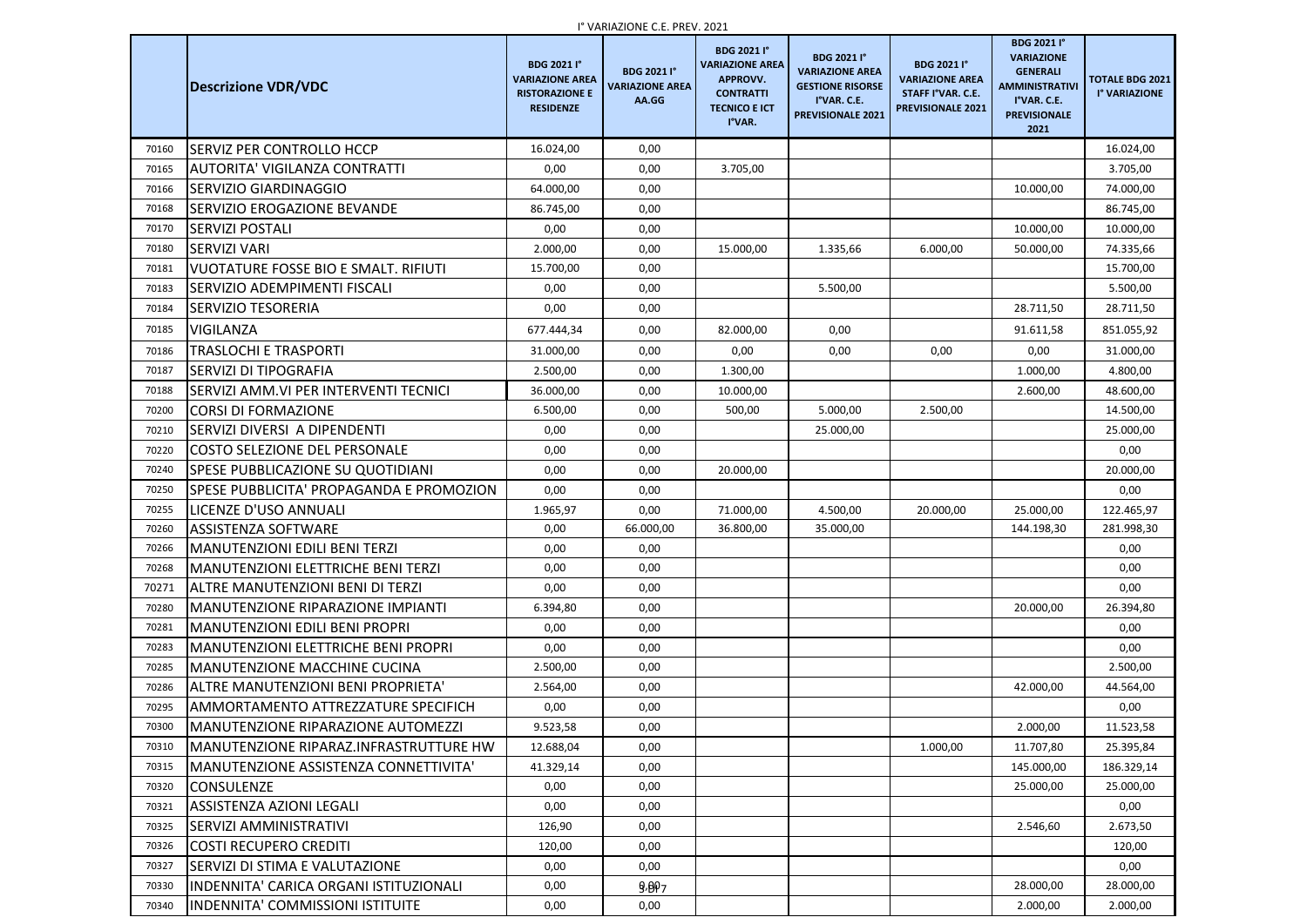|       | <b>Descrizione VDR/VDC</b>                                | <b>BDG 2021 I°</b><br><b>VARIAZIONE AREA</b><br><b>RISTORAZIONE E</b><br><b>RESIDENZE</b> | $\overline{a}$ vanazione c.e. $\overline{a}$ nev. 2021<br><b>BDG 2021 I°</b><br><b>VARIAZIONE AREA</b><br>AA.GG | <b>BDG 2021 I°</b><br><b>VARIAZIONE AREA</b><br>APPROVV.<br><b>CONTRATTI</b><br><b>TECNICO E ICT</b><br>I°VAR. | <b>BDG 2021 I°</b><br><b>VARIAZIONE AREA</b><br><b>GESTIONE RISORSE</b><br>I°VAR. C.E.<br><b>PREVISIONALE 2021</b> | <b>BDG 2021 I°</b><br><b>VARIAZIONE AREA</b><br>STAFF I°VAR. C.E.<br><b>PREVISIONALE 2021</b> | <b>BDG 2021 I°</b><br><b>VARIAZIONE</b><br><b>GENERALI</b><br><b>AMMINISTRATIVI</b><br>I°VAR. C.E.<br><b>PREVISIONALE</b><br>2021 | <b>TOTALE BDG 2021</b><br>I° VARIAZIONE |
|-------|-----------------------------------------------------------|-------------------------------------------------------------------------------------------|-----------------------------------------------------------------------------------------------------------------|----------------------------------------------------------------------------------------------------------------|--------------------------------------------------------------------------------------------------------------------|-----------------------------------------------------------------------------------------------|-----------------------------------------------------------------------------------------------------------------------------------|-----------------------------------------|
| 70350 | IRIMBORSO SPESE ORGANI ISTITUZIONALI                      | 0,00                                                                                      | 0,00                                                                                                            |                                                                                                                |                                                                                                                    |                                                                                               | 5.000,00                                                                                                                          | 5.000,00                                |
| 70370 | PRESTAZIONI LAVORO INTERINALE                             | 0,00                                                                                      | 0,00                                                                                                            |                                                                                                                |                                                                                                                    |                                                                                               |                                                                                                                                   | 0,00                                    |
| 70376 | COSTI PER INCENTIVI RISTORAZIONE                          | 0,00                                                                                      | 0,00                                                                                                            |                                                                                                                |                                                                                                                    |                                                                                               |                                                                                                                                   | 0,00                                    |
| 70381 | PRESTAZIONI TIROCINANTI                                   | 0,00                                                                                      | 0,00                                                                                                            |                                                                                                                |                                                                                                                    |                                                                                               |                                                                                                                                   | 0,00                                    |
| 70390 | ENERGIA ELETTRICA                                         | 1.965.081,62                                                                              | 0,00                                                                                                            |                                                                                                                |                                                                                                                    |                                                                                               | 64.401,45                                                                                                                         | 2.029.483,07                            |
| 70400 | <b>COSTI PER RISCALDAMENTO</b>                            | 485.868,16                                                                                | 0,00                                                                                                            |                                                                                                                |                                                                                                                    |                                                                                               |                                                                                                                                   | 485.868,16                              |
| 70410 | <b>TELEFONO</b>                                           | 21.451,00                                                                                 | 0,00                                                                                                            | 1.500,00                                                                                                       | 250,00                                                                                                             | 550,00                                                                                        | 77.865,98                                                                                                                         | 101.616,98                              |
| 70420 | <b>ACQUA</b>                                              | 952.697,85                                                                                | 0,00                                                                                                            |                                                                                                                |                                                                                                                    |                                                                                               | 7.919,73                                                                                                                          | 960.617,58                              |
| 70432 | <b>CANONI MANUT IMPIANTI</b>                              | 0,00                                                                                      | 0,00                                                                                                            |                                                                                                                |                                                                                                                    |                                                                                               | 330.500,00                                                                                                                        | 330.500,00                              |
| 70438 | <b>ALTRI CANONI MANUTENZIONE</b>                          | 6.937,33                                                                                  | 0,00                                                                                                            |                                                                                                                |                                                                                                                    |                                                                                               | 5.000,00                                                                                                                          | 11.937,33                               |
| 70440 | <b>BORSE DI STUDIO SIENA</b>                              | 0,00                                                                                      | 13.797.470,00                                                                                                   |                                                                                                                |                                                                                                                    |                                                                                               |                                                                                                                                   | 13.797.470,00                           |
| 70441 | BORSE DI STUDIO PISA                                      | 0,00                                                                                      | 20.250.000,00                                                                                                   |                                                                                                                |                                                                                                                    |                                                                                               |                                                                                                                                   | 20.250.000,00                           |
| 70442 | BORSE DI STUDIO FIRENZE                                   | 0,00                                                                                      | 18.329.505,00                                                                                                   |                                                                                                                |                                                                                                                    |                                                                                               |                                                                                                                                   | 18.329.505,00                           |
| 70445 | <b>BORSA SERVIZI</b>                                      | 0,00                                                                                      | 0,00                                                                                                            |                                                                                                                |                                                                                                                    |                                                                                               |                                                                                                                                   | 0,00                                    |
|       | contributo affitto (straordinario errori istruttoria)     | 0,00                                                                                      | 0,00                                                                                                            |                                                                                                                |                                                                                                                    |                                                                                               |                                                                                                                                   | 0,00                                    |
| 70481 | SERVIZI AGGIUNTIVI A STUDENTI_ da indirizzi<br> regionali | 0,00                                                                                      | 675.892,00                                                                                                      |                                                                                                                |                                                                                                                    |                                                                                               |                                                                                                                                   | 675.892,00                              |
| 70460 | <b>BORSE DI STUDIO PER MOBILITA'</b>                      | 0,00                                                                                      | 1.000.000,00                                                                                                    |                                                                                                                |                                                                                                                    |                                                                                               |                                                                                                                                   | 1.000.000,00                            |
| 70470 | INTEGRAZIONE BORSE STUDIO PER DISABILI                    | 0,00                                                                                      | 0,00                                                                                                            |                                                                                                                |                                                                                                                    |                                                                                               |                                                                                                                                   | 0,00                                    |
| 70480 | BORSE STUDIO PER SPECIALIZ. E DOTTORANDI                  | 0,00                                                                                      | 336.280,00                                                                                                      |                                                                                                                |                                                                                                                    |                                                                                               |                                                                                                                                   | 336.280,00                              |
| 70490 | CONTR STRAORDINARI PORTATORI HANDICAP                     | 0,00                                                                                      | 30.000,00                                                                                                       |                                                                                                                |                                                                                                                    |                                                                                               |                                                                                                                                   | 30.000,00                               |
| 70491 | CONTRIBUTI STRORDINARI COVID 19                           | 0,00                                                                                      | 2.407.550,00                                                                                                    |                                                                                                                |                                                                                                                    |                                                                                               |                                                                                                                                   | 2.407.550,00                            |
| 70510 | ALTRI SUSSIDI E CONTRIBUTI STRAORDINARI                   | 0,00                                                                                      | 0,00                                                                                                            |                                                                                                                |                                                                                                                    |                                                                                               |                                                                                                                                   | 0,00                                    |
| 70530 | <b>CONTRIBUTI STUDENTI PART TIME</b>                      | 0,00                                                                                      | 0,00                                                                                                            |                                                                                                                |                                                                                                                    |                                                                                               |                                                                                                                                   | 0,00                                    |
| 70570 | CONTR.AD PERSONAM PER INIZIATIVE CSE                      | 0,00                                                                                      | 0,00                                                                                                            |                                                                                                                |                                                                                                                    |                                                                                               |                                                                                                                                   | 0,00                                    |
| 70580 | CONTRIBUTI AD ASSOC STUD PARTEC INZ C.R.                  | 0,00                                                                                      | 0,00                                                                                                            |                                                                                                                |                                                                                                                    | 40.000,00                                                                                     |                                                                                                                                   | 40.000,00                               |
| 70595 | <b>ALTRI SERVIZI A STUDENTI</b>                           | 0,00                                                                                      | 0,00                                                                                                            |                                                                                                                |                                                                                                                    | 55.000,00                                                                                     |                                                                                                                                   | 55.000,00                               |
| 70610 | <b>BUONI CINEMA/TEATRO</b>                                | 0,00                                                                                      | 0,00                                                                                                            |                                                                                                                |                                                                                                                    | 20.000,00                                                                                     |                                                                                                                                   | 20.000,00                               |
| 70621 | ORGANIZZAZIONE CORSI ORIENTAMENTO                         | 0,00                                                                                      | 0,00                                                                                                            |                                                                                                                |                                                                                                                    |                                                                                               |                                                                                                                                   | 0,00                                    |
| 70630 | BANCA DATI INFORMATIVA                                    | 0,00                                                                                      | 1.230,00                                                                                                        |                                                                                                                |                                                                                                                    |                                                                                               |                                                                                                                                   | 1.230,00                                |
| 70635 | COSTI PER GEMELLAGGI                                      | 0,00                                                                                      | 0,00                                                                                                            |                                                                                                                |                                                                                                                    |                                                                                               |                                                                                                                                   | 0,00                                    |
| 70650 | <b>SERVIZIO ALLOGGI IN CONVENZIONE</b>                    | 0,00                                                                                      | 0,00                                                                                                            |                                                                                                                |                                                                                                                    |                                                                                               |                                                                                                                                   | 0,00                                    |
| 70660 | <b>SERVIZIO RISTORAZIONE</b>                              | 5.500.000,00                                                                              | 0,00                                                                                                            |                                                                                                                |                                                                                                                    |                                                                                               |                                                                                                                                   | 5.500.000,00                            |
| 70665 | <b>SERVIZIO PORTINERIA</b>                                | 2.975.000,00                                                                              | 0,00                                                                                                            |                                                                                                                |                                                                                                                    |                                                                                               | 10.000,00                                                                                                                         | 2.985.000,00                            |
| 70675 | ALTRI SERVIZI IN CONVENZIONE                              | 0,00                                                                                      | 0,00                                                                                                            |                                                                                                                |                                                                                                                    |                                                                                               |                                                                                                                                   | 0,00                                    |
| 70680 | <b>FITTI PASSIVI</b>                                      | 384.962,04                                                                                | 6,007                                                                                                           |                                                                                                                |                                                                                                                    |                                                                                               |                                                                                                                                   | 384.962,04                              |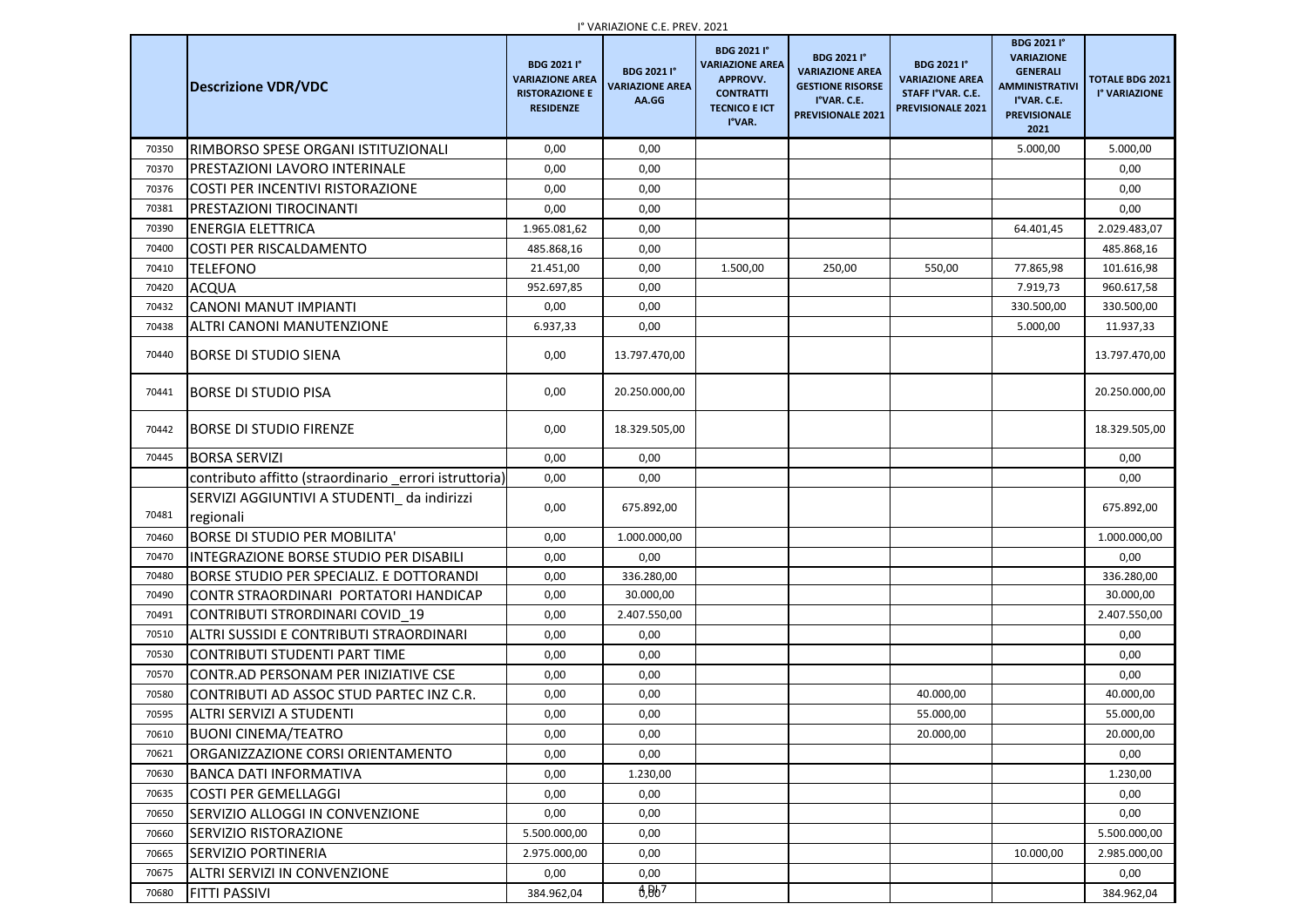|       |                                                                        | <b>BDG 2021 I°</b>                                                  | <b>I</b> VANIAZIUNE C.E. FREV. ZUZI<br><b>BDG 2021 I°</b> | <b>BDG 2021 I°</b><br><b>VARIAZIONE AREA</b>                          | <b>BDG 2021 I°</b><br><b>VARIAZIONE AREA</b>                       | <b>BDG 2021 I°</b>                                               | <b>BDG 2021 I</b> °<br><b>VARIAZIONE</b><br><b>GENERALI</b>         |                                         |
|-------|------------------------------------------------------------------------|---------------------------------------------------------------------|-----------------------------------------------------------|-----------------------------------------------------------------------|--------------------------------------------------------------------|------------------------------------------------------------------|---------------------------------------------------------------------|-----------------------------------------|
|       | <b>Descrizione VDR/VDC</b>                                             | <b>VARIAZIONE AREA</b><br><b>RISTORAZIONE E</b><br><b>RESIDENZE</b> | <b>VARIAZIONE AREA</b><br>AA.GG                           | <b>APPROVV.</b><br><b>CONTRATTI</b><br><b>TECNICO E ICT</b><br>I°VAR. | <b>GESTIONE RISORSE</b><br>I°VAR. C.E.<br><b>PREVISIONALE 2021</b> | <b>VARIAZIONE AREA</b><br>STAFF I°VAR. C.E.<br>PREVISIONALE 2021 | <b>AMMINISTRATIVI</b><br>I°VAR. C.E.<br><b>PREVISIONALE</b><br>2021 | <b>TOTALE BDG 2021</b><br>I° VARIAZIONE |
| 70690 | <b>CANONI NOLEGGIO</b>                                                 | 130.850,93                                                          | 800,00                                                    | 40.000,00                                                             | 1.680,00                                                           |                                                                  | 20.000,00                                                           | 193.330,93                              |
| 70695 | <b>CANONI LEASING</b>                                                  | 0,00                                                                | 0,00                                                      |                                                                       |                                                                    |                                                                  |                                                                     | 0,00                                    |
| 70697 | <b>CANONE PER PROJECT FINANCING</b>                                    | 2.600.000,00                                                        | 0,00                                                      |                                                                       |                                                                    |                                                                  |                                                                     | 2.600.000,00                            |
| 70700 | <b>SPESE CONDOMINIALI</b>                                              | 207.000,00                                                          | 0,00                                                      |                                                                       |                                                                    |                                                                  |                                                                     | 207.000,00                              |
| 70710 | <b>RETRIBUZIONE ORDINARIA RUOLO</b>                                    | 4.538.500,64                                                        | 615.063,89                                                | 712.568,78                                                            | 422.262,88                                                         | 421.923,17                                                       | 103.300,97                                                          | 6.813.620,33                            |
| 70711 | <b>TRATTENUTE "BRUNETTA "</b>                                          | $-6.761,24$                                                         | 2.928,00                                                  |                                                                       |                                                                    | $-168,52$                                                        |                                                                     | $-4.001,76$                             |
| 70712 | <b>INDENNITA' DISAGIO</b>                                              | 0,00                                                                | 0,00                                                      |                                                                       | 0,00                                                               | 0,00                                                             | 0,00                                                                | 0,00                                    |
| 70713 | <b>RECUPERO RETRIBUZIONE</b>                                           | $-11.240,66$                                                        | 0,00                                                      |                                                                       |                                                                    |                                                                  |                                                                     | $-11.240,66$                            |
| 70714 | <b>INDENNITA' EX QF VIII</b>                                           | 0,00                                                                | 774,72                                                    |                                                                       |                                                                    |                                                                  |                                                                     | 774,72                                  |
| 70717 | <b>ASSEGNI FAMILIARI</b>                                               | 51.615,47                                                           | 6.331,44                                                  | 6.820,68                                                              | 2.090,64                                                           | 1.407,12                                                         |                                                                     | 68.265,35                               |
| 70720 | RETRIBUZIONE STRAORDINARIA RUOLO                                       | 100,00                                                              | 0,00                                                      |                                                                       |                                                                    |                                                                  |                                                                     | 100,00                                  |
| 70721 | <b>INDENNITA' DI RISCHIO RUOLO</b>                                     | 0,00                                                                | 0,00                                                      |                                                                       |                                                                    |                                                                  |                                                                     | 0,00                                    |
| 70722 | <b>PROGRESSIONE ECONOMICA</b>                                          | 225.688,47                                                          | 44.201,61                                                 | 51.404,15                                                             | 31.449,34                                                          | 40.059,44                                                        | 27.215,32                                                           | 420.018,32                              |
| 70723 | <b>POSIZIONE ORGANIZZATIVA</b>                                         | 91.901,37                                                           | 43.500,08                                                 | 38.900,03                                                             | 38.022,79                                                          | 48.965,48                                                        |                                                                     | 261.289,75                              |
| 70724 | <b>POSIZIONE PARTICOLARE RESP</b>                                      | 29.141,85                                                           | 6.377,36                                                  | 11.219,54                                                             | 11.034,88                                                          | 1.391,08                                                         |                                                                     | 59.164,71                               |
| 70725 | <b>POSIZIONE DIRIGENTI</b>                                             | 0,00                                                                | 0,00                                                      | 37.332,36                                                             | 0,00                                                               | 0,00                                                             | 0,00                                                                | 37.332,36                               |
| 70726 | <b>COMPARTO A RUOLO</b>                                                | 103.783,99                                                          | 13.711,24                                                 | 15.286,20                                                             | 9.623,70                                                           | 9.813,77                                                         | 2.626,92                                                            | 154.845,82                              |
| 70727 | <b>TURNO RUOLO</b>                                                     | 189.423,49                                                          | 0,00                                                      | 0,00                                                                  | 0,00                                                               | 0,00                                                             | 0,00                                                                | 189.423,49                              |
| 70728 | <b>MANEGGIO VALORI RUOLO</b>                                           | 0,00                                                                | 0,00                                                      |                                                                       |                                                                    |                                                                  |                                                                     | 0,00                                    |
| 70730 | retribuzione ordinaria tempo determinato                               | 0,00                                                                | 0,00                                                      | 14.046,93                                                             |                                                                    |                                                                  |                                                                     | 14.046,93                               |
|       | indennità UNICA                                                        | 65.248,46                                                           | 0,00                                                      | 1.130,16                                                              |                                                                    |                                                                  | 7.000,00                                                            | 73.378,62                               |
| 70733 | conparto tempo determinato                                             | 0,00                                                                | 0,00                                                      | 414,41                                                                |                                                                    |                                                                  |                                                                     | 414,41                                  |
| 70736 | <b>ELEMENTO PEREQUATIVO</b>                                            | 55.232,20                                                           | 4.928,40                                                  | 5.721,18                                                              | 3.462,96                                                           | 3.623,52                                                         | 1.088,04                                                            | 74.056,30                               |
| 70737 | turno tempo determinato                                                | 0,00                                                                | 0,00                                                      |                                                                       |                                                                    |                                                                  |                                                                     | 0,00                                    |
|       | ALTRI ONERI DEL PERSONALE DIRIGENTE (per i<br>ripartiti inclusi oneri) | 135.774,09                                                          | 0,00                                                      |                                                                       |                                                                    |                                                                  | $-16.000,00$                                                        | 119.774,09                              |
| 70750 | <b>ONERI SOCIALI RUOLO</b>                                             | 1.569.240,72                                                        | 225.769,13                                                | 261.546,44                                                            | 163.368,42                                                         | 166.400,59                                                       | 40.624,93                                                           | 2.426.950,23                            |
| 70760 | <b>ONERI SOCIALI TEMPO DETERMINATO</b>                                 | 0,00                                                                | 0,00                                                      | 4.487,22                                                              |                                                                    |                                                                  |                                                                     | 4.487,22                                |
| 70777 | <b>PRODUTTIVITA' PER BDG</b>                                           | 0,00                                                                | 0,00                                                      |                                                                       |                                                                    |                                                                  |                                                                     | 0,00                                    |
| 70778 | <b>ONERI SOCIALI PRODUTTIVITA'</b>                                     | 0,00                                                                | 0,00                                                      |                                                                       |                                                                    |                                                                  |                                                                     | 0,00                                    |
| 70780 | <b>COMPENSI AL DIRETTORE</b>                                           | 0,00                                                                | 0,00                                                      |                                                                       |                                                                    | 124.661,44                                                       |                                                                     | 124.661,44                              |
| 70790 | <b>ONERI SOCIALI SU COMPENSI AL DIRETTORE</b>                          | 0,00                                                                | 0,00                                                      |                                                                       |                                                                    | 39.891,66                                                        |                                                                     | 39.891,66                               |
| 70801 | ACC.TO TRATT.QUIESC.ASS.RINN.CONTR.C                                   | 0,00                                                                | 0,00                                                      |                                                                       | 5.000,00                                                           |                                                                  |                                                                     | 5.000,00                                |
| 70802 | ACC.TO INCR CONTR COMPARTO E DRG                                       | 64.275,28                                                           | 12.656,22                                                 | 14.892,07                                                             | 7.310,46                                                           | 9.477,70                                                         | 4.554,91                                                            | 113.166,64                              |
| 70810 | <b>ALTRI ONERI PER IL PERSONALE</b>                                    | 0,00                                                                | 0,00                                                      |                                                                       | 10.000,00                                                          |                                                                  | 24.210,00                                                           | 34.210,00                               |
| 70825 | <b>AMMORTAMENTO IMPIANTI GENERICI</b>                                  | 0,00                                                                | <del>7 וס 5</del><br>0,00                                 |                                                                       |                                                                    |                                                                  |                                                                     | 0,00                                    |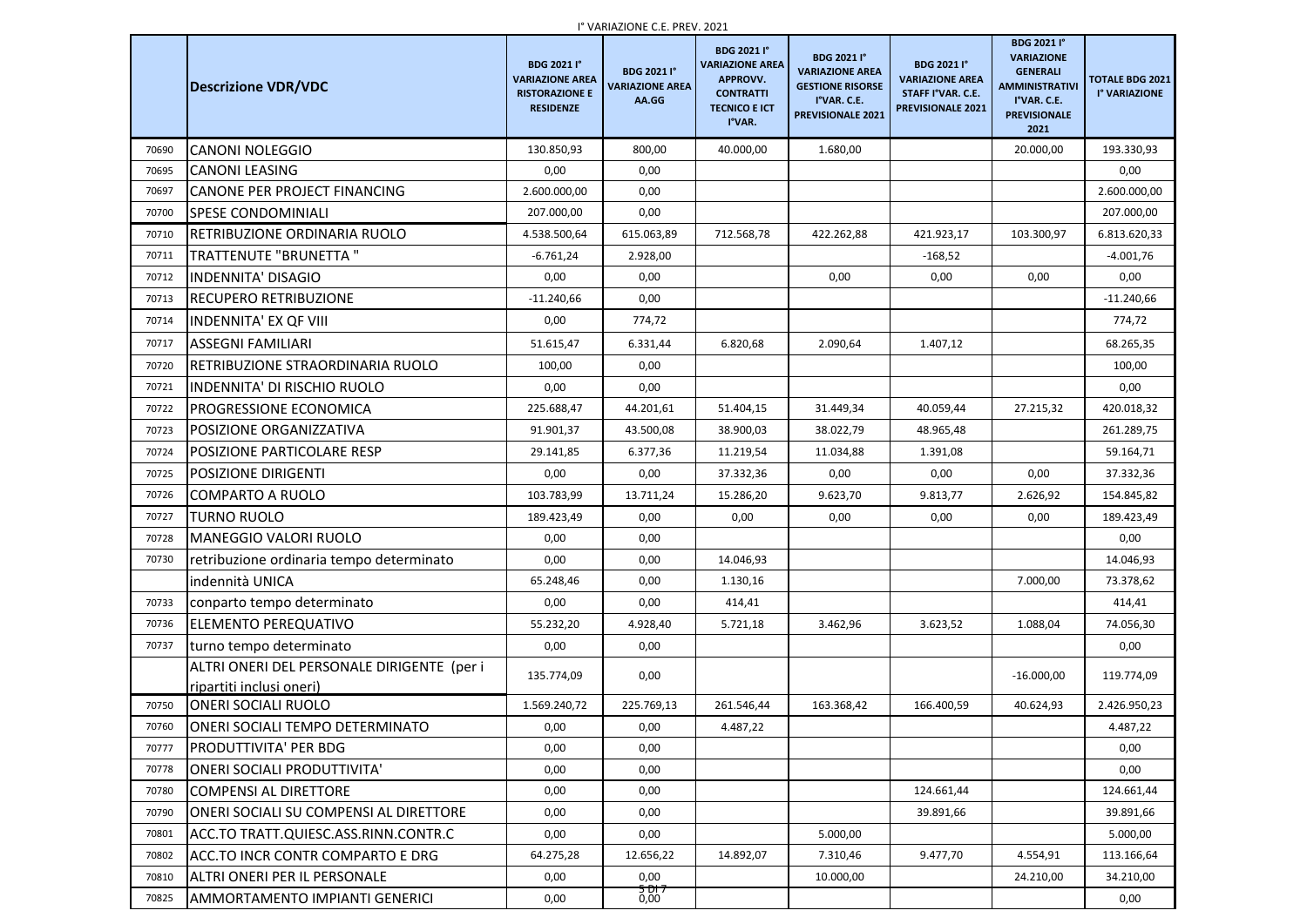|                | <b>Descrizione VDR/VDC</b>                                                 | <b>BDG 2021 I°</b><br><b>VARIAZIONE AREA</b><br><b>RISTORAZIONE E</b><br><b>RESIDENZE</b> | <b>I VANIAZIUIVE C.E. FREV. ZUZI</b><br><b>BDG 2021 I°</b><br><b>VARIAZIONE AREA</b><br>AA.GG | <b>BDG 2021 I°</b><br><b>VARIAZIONE AREA</b><br><b>APPROVV.</b><br><b>CONTRATTI</b><br><b>TECNICO E ICT</b><br>I°VAR. | <b>BDG 2021 I°</b><br><b>VARIAZIONE AREA</b><br><b>GESTIONE RISORSE</b><br>I°VAR. C.E.<br><b>PREVISIONALE 2021</b> | <b>BDG 2021 I°</b><br><b>VARIAZIONE AREA</b><br>STAFF I°VAR. C.E.<br><b>PREVISIONALE 2021</b> | <b>BDG 2021 I°</b><br><b>VARIAZIONE</b><br><b>GENERALI</b><br><b>AMMINISTRATIVI</b><br>I°VAR. C.E.<br><b>PREVISIONALE</b><br>2021 | <b>TOTALE BDG 2021</b><br>I° VARIAZIONE |
|----------------|----------------------------------------------------------------------------|-------------------------------------------------------------------------------------------|-----------------------------------------------------------------------------------------------|-----------------------------------------------------------------------------------------------------------------------|--------------------------------------------------------------------------------------------------------------------|-----------------------------------------------------------------------------------------------|-----------------------------------------------------------------------------------------------------------------------------------|-----------------------------------------|
| 70835          | <b>AMMORTAMENTO IMPIANTI SPECIFICI</b>                                     | 0,00                                                                                      | 0,00                                                                                          |                                                                                                                       |                                                                                                                    |                                                                                               |                                                                                                                                   | 0,00                                    |
| 70840          | AMMORTAMENTO SOFTWARE E LICENZE D'USO                                      | 0,00                                                                                      | 0,00                                                                                          |                                                                                                                       |                                                                                                                    |                                                                                               |                                                                                                                                   | 0,00                                    |
| 70845          | AMMORTAMENTO MOBILI ARREDI MACH ORD UFI                                    | 0,00                                                                                      | 0,00                                                                                          |                                                                                                                       |                                                                                                                    |                                                                                               |                                                                                                                                   | 0,00                                    |
| 70850          | AMMORTAMENTO MANUT. STRAORD. BENI DI TER                                   | 0,00                                                                                      | 0,00                                                                                          |                                                                                                                       |                                                                                                                    |                                                                                               |                                                                                                                                   | 0,00                                    |
| 70860          | AMMORTAMENTO ALTRE IMMOBILIZZ.NI IMMAT.                                    | 0,00                                                                                      | 0,00                                                                                          |                                                                                                                       |                                                                                                                    |                                                                                               |                                                                                                                                   | 0,00                                    |
| 70870          | AMMORTAMENTO PROGETTI DIREZIONALI                                          | 0,00                                                                                      | 0,00                                                                                          |                                                                                                                       |                                                                                                                    |                                                                                               |                                                                                                                                   | 0,00                                    |
| 70875          | ACC.TO PRODUTT. COMPARTO E DIRIGENZA                                       | 995.251,22                                                                                | 157.498,90                                                                                    | 175.230,20                                                                                                            | 98.360,51                                                                                                          | 83.928,82                                                                                     | 109.907,55                                                                                                                        | 1.620.177,20                            |
| 70876          | ACC.TO INCEN FUNZ TECNICHE D LGS 50/16                                     | 0,00                                                                                      | 0,00                                                                                          |                                                                                                                       |                                                                                                                    |                                                                                               | 154.685,51                                                                                                                        | 154.685,51                              |
| 70880          | AMMORTAMENTO FABBRICATI                                                    | 0,00                                                                                      | 0,00                                                                                          |                                                                                                                       |                                                                                                                    |                                                                                               |                                                                                                                                   | 0,00                                    |
| 70900          | AMMORTAMENTO COMPUTER E MACCHINE ELETT                                     | 0,00                                                                                      | 0,00                                                                                          |                                                                                                                       |                                                                                                                    |                                                                                               |                                                                                                                                   | 0,00                                    |
| 70920          | <b>AMMORTAMENTO BIANCHERIA</b>                                             | 0,00                                                                                      | 0,00                                                                                          |                                                                                                                       |                                                                                                                    |                                                                                               |                                                                                                                                   | 0,00                                    |
| 70945          | <b>AMM MATERIALI BUDGET</b>                                                | 4.120.068,00                                                                              | 6.686,81                                                                                      |                                                                                                                       |                                                                                                                    |                                                                                               | 136.245,19                                                                                                                        | 4.263.000,00                            |
| 70946          | AMM IMMATERIALI BUDGET                                                     | 0,00                                                                                      | 0,00                                                                                          |                                                                                                                       |                                                                                                                    |                                                                                               | 110.000,00                                                                                                                        | 110.000,00                              |
| 70950          | ACCANTONAMENTO PERDITE PRESUNTE SU CRED.                                   | 0,00                                                                                      | 223.550,00                                                                                    |                                                                                                                       | 36.450,00                                                                                                          |                                                                                               |                                                                                                                                   | 260.000,00                              |
| 70956          | ACCANTONAMENTO SPESE LEGALI CONTENZIOSO                                    | 0,00                                                                                      | 0,00                                                                                          |                                                                                                                       |                                                                                                                    |                                                                                               |                                                                                                                                   | 0,00                                    |
| 70960          | <b>ABBUONI ED ARROTONDAMENTI PASSIVI</b>                                   | 0,00                                                                                      | 0,00                                                                                          |                                                                                                                       |                                                                                                                    |                                                                                               |                                                                                                                                   | 0,00                                    |
| 70961          | <b>SPESE LEGALI</b>                                                        | 0,00                                                                                      | 0,00                                                                                          |                                                                                                                       |                                                                                                                    |                                                                                               |                                                                                                                                   | 0,00                                    |
| 70962          | <b>COSTI UTENZE ANNI PRECEDENTI</b>                                        | 8.849,58                                                                                  | 0,00                                                                                          |                                                                                                                       |                                                                                                                    |                                                                                               | 200,00                                                                                                                            | 9.049,58                                |
| 70963          | <b>COSTI PER SERVIZI ANNI PRECEDENTI</b>                                   | 0,00                                                                                      | 0,00                                                                                          |                                                                                                                       |                                                                                                                    | 4.400,00                                                                                      | 10.000,00                                                                                                                         | 14.400,00                               |
| 70964          | <b>COSTI PER BENI ANNI PRECEDENTI</b>                                      | 0,00                                                                                      | 0,00                                                                                          |                                                                                                                       |                                                                                                                    |                                                                                               |                                                                                                                                   | 0,00                                    |
| 70965          | IIMPOSTE E TASSE ANNI PRECEDENTI                                           | 0,00                                                                                      | 0,00                                                                                          |                                                                                                                       |                                                                                                                    |                                                                                               |                                                                                                                                   | 0,00                                    |
| 70966          | BENEFICI A STUDENTI ANNI PRECEDENTI                                        | 0,00                                                                                      | 79.656,67                                                                                     |                                                                                                                       |                                                                                                                    |                                                                                               |                                                                                                                                   | 79.656,67                               |
| 70967          | IONERI DIVERSI DI GESTIONE ANNI PRECED                                     | 0,00                                                                                      | 0,00                                                                                          |                                                                                                                       |                                                                                                                    |                                                                                               |                                                                                                                                   | 0,00                                    |
| 70968          | COSTI A RETTIFICA RICAVI ANNI PRECEDENTI                                   | 1.841,32                                                                                  | 0,00                                                                                          |                                                                                                                       |                                                                                                                    |                                                                                               | 22.771,11                                                                                                                         | 24.612,43                               |
| 70980          | ABBONAMENTO ACQ.TO GIORNALI RIVISTE GUID                                   | 0,00                                                                                      | 0,00                                                                                          | 3.000,00                                                                                                              | 1.800,00                                                                                                           | 300,00                                                                                        | 500,00                                                                                                                            | 5.600,00                                |
| 70990          | <b>SPESE VARIE DOCUMENTATE</b>                                             | 2.898,00                                                                                  | 0,00                                                                                          | 1.000,00                                                                                                              |                                                                                                                    |                                                                                               | 5.000,00                                                                                                                          | 8.898,00                                |
| 70991          | <b>SPESE PER TRASFERTA</b>                                                 | 0,00                                                                                      | 0,00                                                                                          | 1.000,00                                                                                                              | 2.000,00                                                                                                           | 1.000,00                                                                                      | 1.000,00                                                                                                                          | 5.000,00                                |
| 71010          | <b>ONERI BANCARI</b>                                                       | 5.660,57                                                                                  | 0,00                                                                                          |                                                                                                                       |                                                                                                                    |                                                                                               | 1.500,00                                                                                                                          | 7.160,57                                |
| 71020          | <b>IMPOSTE E TASSE DEDUCIBILI</b>                                          | 589.512,00                                                                                | 0,00                                                                                          |                                                                                                                       |                                                                                                                    |                                                                                               | 170.000,00                                                                                                                        | 759.512,00                              |
| 71021<br>71030 | <b>BOLLI SU CONTRATTI CARICO FORNITORI</b><br>IMPOSTE E TASSE INDEDUCIBILI | 0,00<br>4.800,00                                                                          | 0,00<br>0,00                                                                                  | 2.500,00                                                                                                              |                                                                                                                    | 0,00                                                                                          | 130.000,00                                                                                                                        | 0,00<br>137.300,00                      |
| 71040          | <b>IMPOSTE SUL REDDITO</b>                                                 | 0,00                                                                                      | 0,00                                                                                          | 0,00                                                                                                                  | 0,00                                                                                                               | 0,00                                                                                          | 22.000,00                                                                                                                         | 22.000,00                               |
| 71041          | <b>IRAP</b>                                                                | 0,00                                                                                      | 0,00                                                                                          | 0,00                                                                                                                  | 0,00                                                                                                               | 0,00                                                                                          | 413.000,00                                                                                                                        | 413.000,00                              |
| 71042          | <b>IRAP ESERCIZI PREC COMM.LE</b>                                          | 0,00                                                                                      | 0,00                                                                                          |                                                                                                                       | 0,00                                                                                                               | 0,00                                                                                          |                                                                                                                                   | 0,00                                    |
| 71045          | <b>IRES ESERC. PRECEDENTE</b>                                              | 0,00                                                                                      | 0,00                                                                                          |                                                                                                                       |                                                                                                                    |                                                                                               |                                                                                                                                   | 0,00                                    |
| 71060          | <b>INTERESSI PASSIVI DIVERSI</b>                                           | 0,00                                                                                      | 0,00                                                                                          |                                                                                                                       |                                                                                                                    |                                                                                               |                                                                                                                                   | 0,00                                    |
| 71070          | INTERESSI PASSIVI SU MUTUI                                                 | 16.000,00                                                                                 | 0,007                                                                                         |                                                                                                                       |                                                                                                                    |                                                                                               |                                                                                                                                   | 16.000,00                               |
| 71080          | <b>INTERESSI DI MORA</b>                                                   | 0,00                                                                                      | 0,00                                                                                          |                                                                                                                       |                                                                                                                    |                                                                                               |                                                                                                                                   | 0,00                                    |